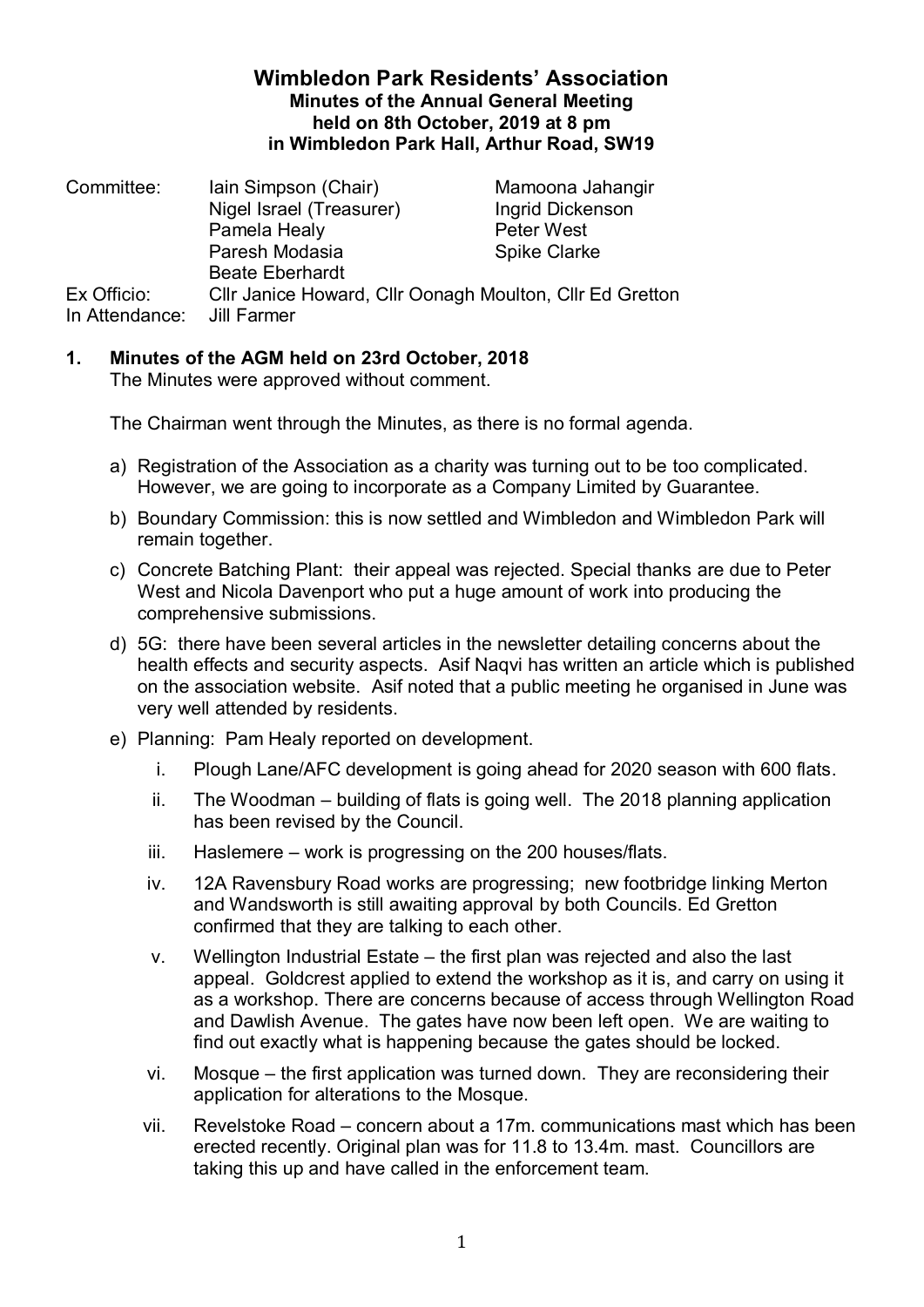viii. Sainsbury's zebra crossing on Durnsford Road: we have been lobbying the Council for a while. Pam and Ed met with the Council. They claimed it did not meet the criteria to install a crossing, and were concerned by the cost. The electricity supply has already been put in earlier in the year. Plan to put in buff coloured tarmac across the road plus triangle signs showing walkway.

In reply to a question regarding the bridge, Merton and Wandsworth Councils both have to agree on whether money will be available. If it is, the developer will put this in.

Iain expressed a big thank you to Pam from all residents.

# **3. FOWP**

Nick Steiner gave an overview of activities:

- (a) Setting up a consultation to improve the Revelstoke entrance/car park. Plans will be discussed at a meeting in the Bowling Clubhouse during January 2020.
- (b) 2020 Masterplan and the golf course: Merton has put the plan on the back burner. There is a lot in the plan which is worthwhile and just needs Merton's support. FOWP, AELTC and the Wimbledon Club need a joined up approach.
- (c) Cost of repairing the water-play and playground area is £350k. Repairs to the pool will be £300k. Doug Napier is going to try and action this.
- (d) Toilets: idea to demolish very old facility and relocate to the Café. Looking into Lottery and Heritage funding.
- (e) A questioner was concerned about keeping a clear view of St. Mary's church from the park.
- (f) A questioner asked how the de-silting proposed in the Masterplan could be stopped, as it would result in shrinking Capability Brown's Heritage Lake. Chris Parsloe has been looking into the dam, flooding and de-silting for over a year. Merton Council has set aside £1.5 million for repairs, but if the water level was lowered this might be less. Dave Dawson is following up on this.
- (g) A questioner asked if there was provision to make an exit gate on Home Park Road. The provision for entrance and exit here will be part of the overall Plans submitted for discussion at the meeting proposed for January/February.

Iain thanked Nick for being very tenacious.

#### 4. **Treasurer's Report**

Ivan Scott, who keeps the books, reported in the absence of the Treasurer. He noted that reserves have fallen by over £1,000. Income from membership has also fallen; 571 (2013) to 247 (2019). We need a Membership Secretary.

Proposed by Ed Gretton, seconded by Paresh and those present approved the Report.

Iain thanked Ivan for his assiduous bookkeeping.

#### **5. Front Garden Competition**

Jill Farmer presented the results. Photographs of the winning gardens were available to view. The idea is to make front gardens attractive and improve the street scene, which has suffered through paving over and other factors. Twenty-two volunteer judges covered 32 streets. Three judges selected winners from the short-list. Jill thanked all who took part, and indicated that more help is always appreciated.

Highly commended gardens are St. Luke's Church and Bentley Close. There is no winner this year in the Environmental category. Last year's winner, Irene Keith, presented the awards.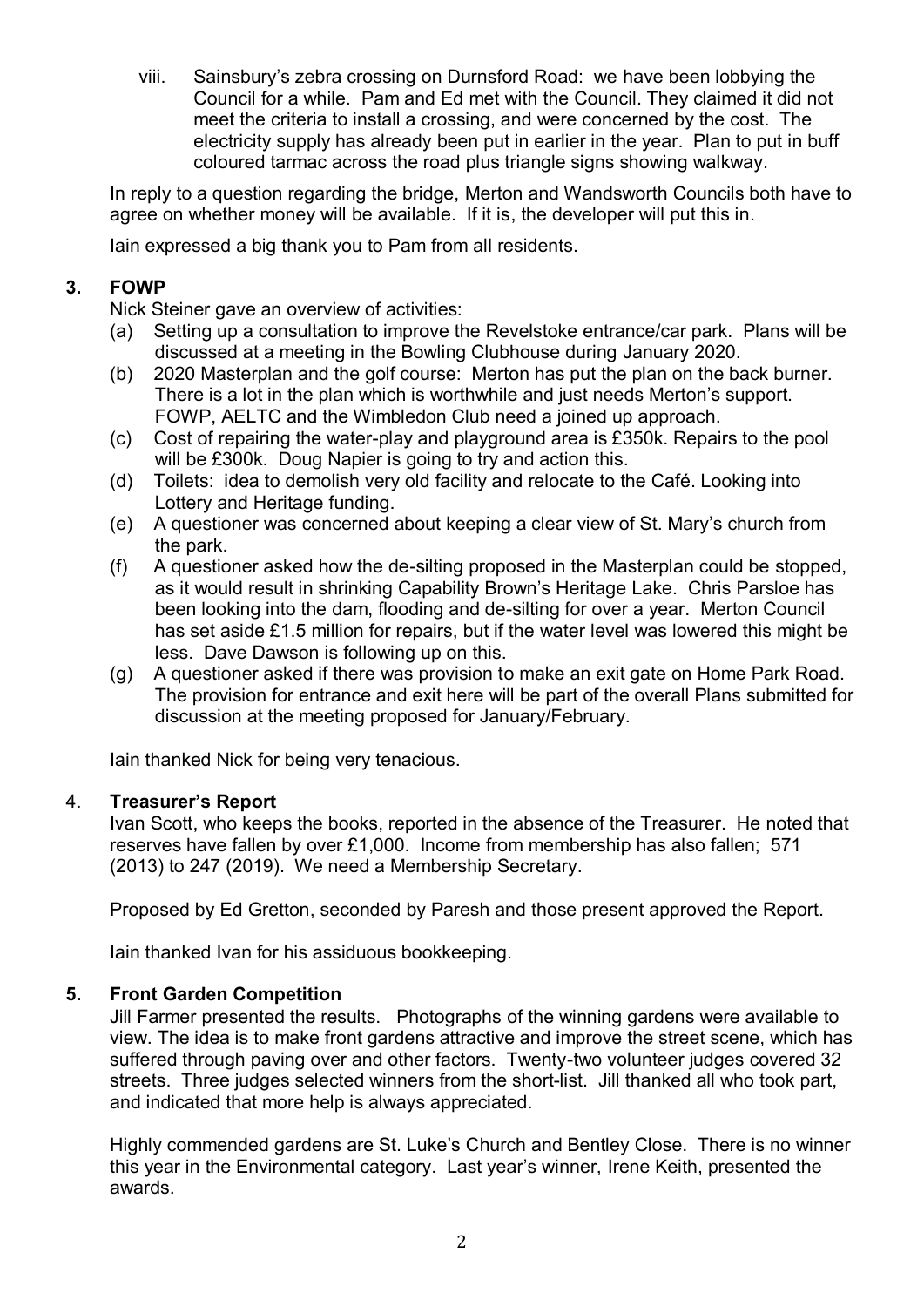Best Summer and John UdenTrophy Winner: Gianni and Jane Sestili, 97 Ashen Grove Best All-Year: Diane Boiling, 4 Kenilworth

Best Container: Lukasz Stasiak and Panos Bardas, Flat 1, 61 Alverstone Avenue

Iain thanked Jill for organising what we continue to think is a very worthwhile project.

## **6. Election of Officers**

Members standing again are: Iain Simpson (Chairman), Nigel Israel (Treasurer), Pamela Healy, Beate Eberhardt, Paresh Modasia, Spike Clarke, Peter West, Michael Tyler, Ingrid Dickenson, Mamoona Jahangir. Iain thanked Cllrs. Janice Howard, Oonagh Moulton and Ed Gretton who are very pro-active in the Ward. Proposed: Jill Farmer. Seconded: Diane Boiling.

Iain reiterated that we are actively searching for a Membership Secretary, as Paresh noted we would welcome more members.

#### **7. Any Other Business**

(a) Iain commented on the 'vandalism' to the undergrowth beside the station platform, which has been razed to the ground by TfL contractors. It presents the possibility of instability on the banks. We need to protest and ask for compensation.

(b) Roger Matthews questioned the criteria for the introduction of a 20 mph speed limit, and was it going to be extended to all areas of the borough including Home Park Road. Oonagh replied that she has taken this up with Merton Council but ours is the last area; Home Park Road and Strathmore may be done by December.

(c) A questioner asked for an update on parking charges. Despite the objections by our Councillors, the charges were approved by Labour, and it is felt this is an attack on Wimbledon.

#### **8. Stephen Hammond MP addressed the meeting.**

Stephen thanked Iain for doing a great job.

The bin collection issue has died down. Contracts have proved problematic, and more money is going in for street cleaning which seems to be about every six weeks.

Crossrail 2: we are still awaiting the consultation. We should be looking at long-term costs and environmental issues including tunnelling. It seems less likely to happen. Government has not given it any more money.

Masterplan: the Council has approved plans; however, there needs to be consultations on the build height and mass, and what this might do to the centre of Wimbledon, to avoid Wimbledon becoming like Croydon. There is a need for growth but in a distinctive style.

Heathrow: there have been two consultations this year that were very well attended. Flight envelopes proposed for Wimbledon would, on certain days, see 47 more flights coming over. At the moment, 30% come over Wimbledon, and they are also coming in lower over Wimbledon Hill area. The extension of Heathrow and a  $3<sup>rd</sup>$  runway is of concern for the environment and climate change, which has risen up the national thought process. He urged people to get involved.

He is very proud to be a Minister, as No. 2 in the Ministry of Health. Some achievements are ongoing. Brexit: he voted 'Remain' but respected the 'Leave' result. He voted three times for a deal. No deal will have a bad economic affect in London and around the country. We should guarantee the rights of ourselves and other EU constituents. He thinks a deal is still possible despite today's rhetoric, and will do whatever in his power to ensure we leave in a responsible manner. There is a need for compromise, and a more civilised way of interaction, as the country is very divided

In reply to a question about the station lift, Councillors have worked very hard. Janice said they are having a team meeting outside the station with people involved.

Extinction Rebellion – at Heathrow - the biggest polluter is not aircraft but people going in and out of the airport, and who is going to pay for damage to the environment, and surface damage.

Asked if he will be the Conservative candidate, he said he is still a member of the Conservative Party. Asked if he would be given back the Whip, he replied that he would be happy to stand as the Conservative candidate at the next election but cannot give an answer. He expressed his pride at what he achieved when a Minister representing his constituents. It is a great honour and privilege serving as a Member of Parliament.

He was thanked for being instrumental in arranging a personal family problem.